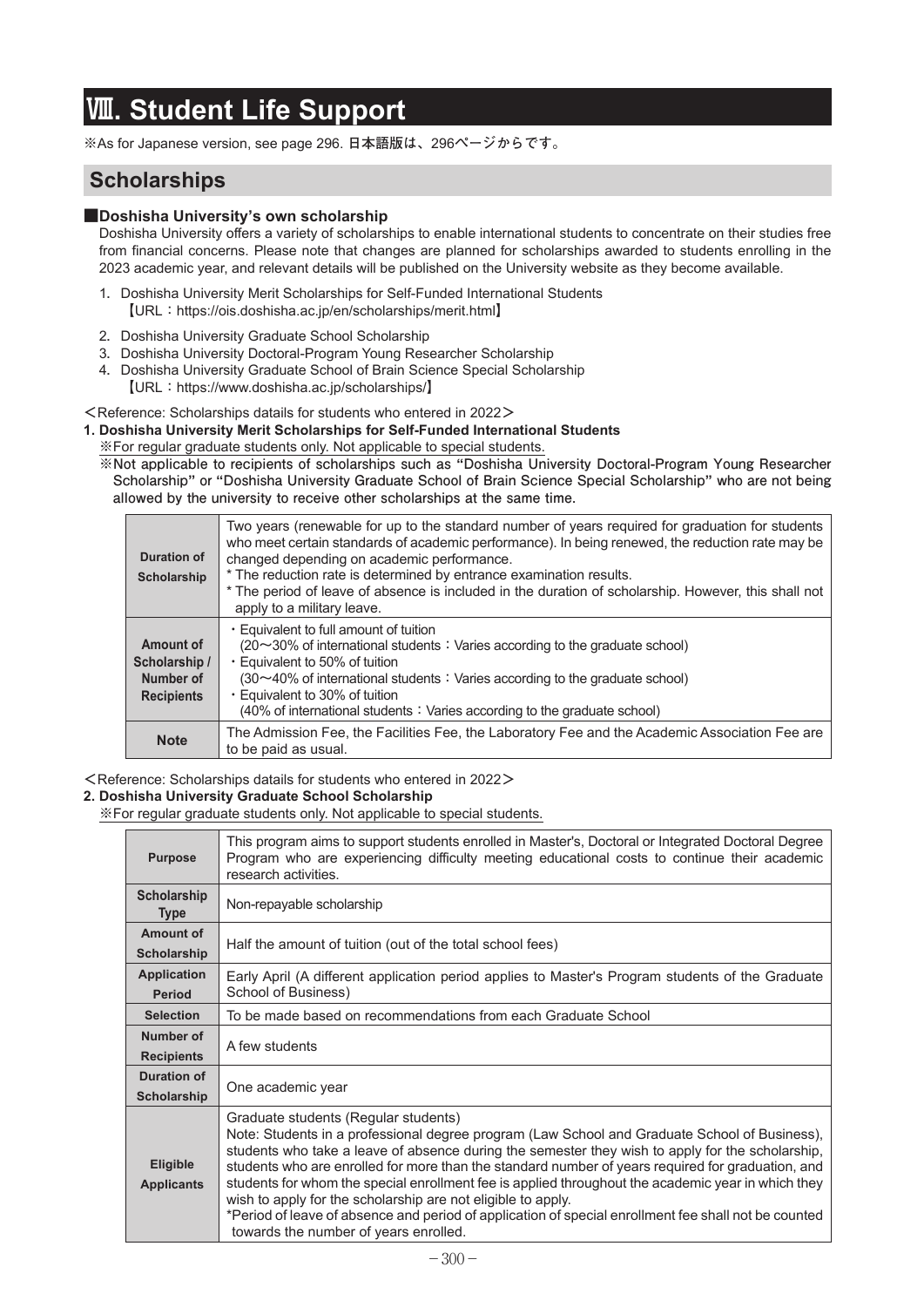\* The application guide will be uploaded on the university's scholarship website. Scheduled to become available from Late-March.

\*For details about double benefits, please refer to the application guide.

**<**Reference: Scholarships datails for students who entered in 2022**>**

### **3. Doshisha University Doctoral-Program Young Researcher Scholarship**

**※**For regular graduate students only. Not applicable to special students.

| <b>Purpose</b>                      | The purpose of this scholarship is to support young researchers who hold future promise and display a<br>strong passion toward academic research. The scholarship covers doctoral program school fees and is<br>in principle awarded to all qualified students in each graduate school unless these exceed scholarship<br>availability. The scholarship is awarded on the basis of recommendations from the graduate schools and<br>cannot be applied for individually.                                                                                                                                                                                                                                                                                                                                                                                                                                                                                                 |
|-------------------------------------|-------------------------------------------------------------------------------------------------------------------------------------------------------------------------------------------------------------------------------------------------------------------------------------------------------------------------------------------------------------------------------------------------------------------------------------------------------------------------------------------------------------------------------------------------------------------------------------------------------------------------------------------------------------------------------------------------------------------------------------------------------------------------------------------------------------------------------------------------------------------------------------------------------------------------------------------------------------------------|
| <b>Scholarship Type</b>             | Non-repayable scholarship                                                                                                                                                                                                                                                                                                                                                                                                                                                                                                                                                                                                                                                                                                                                                                                                                                                                                                                                               |
| <b>Scholarship</b><br><b>Amount</b> | Amount equivalent to annual school fees (including the Admission Fee at the time of enrollment, the<br>Tuition, the Facilities Fee, the Laboratory Fee and the Special Enrollment Fee)                                                                                                                                                                                                                                                                                                                                                                                                                                                                                                                                                                                                                                                                                                                                                                                  |
| Award<br><b>Period</b>              | The scholarship is awarded for a period of one year. However, the award period may be extended based on<br>screening and provided it does not exceed the standard program duration. Note that the award period will be<br>temporarily suspended during leaves of absence. * The Leave of Absence Fee must be borne by the recipients.                                                                                                                                                                                                                                                                                                                                                                                                                                                                                                                                                                                                                                   |
| Eligible<br><b>Students</b>         | Students with a passion for academic research who have received a recommendation from one of the<br>graduate schools and match one of the following profiles.<br>- Students enrolled in doctoral programs at the Graduate School of Theology, the Graduate School of<br>Letters, the Graduate School of Social Studies, the Graduate School of Law, the Graduate School of<br>Economics, the Graduate School of Commerce, the Graduate School of Policy and Management,<br>Graduate School of Culture and Information Science, the Graduate School of Science and Engineering,<br>the Graduate School of Life and Medical Sciences, the Graduate School of Health and Sports Science,<br>the Graduate School of Psychology, and the Graduate School of Global Studies, who are aiming to<br>acquire a doctoral degree, and were under 34 years of age at the time of admission.<br>Where age is specified as a condition, it refers to the age on the day of admission. |
| <b>Conditions</b>                   | 1. It is not permitted to receive both the Doshisha University Doctoral-Program Young Researcher Scholarship<br>and one of the following scholarships at the same time.<br>10 Other scholarships offered by Doshisha University<br>2Japanese Government (MEXT) Scholarship (provided as school fees)<br>2. Those who are receiving other scholarships provided as school fees from foreign governments, foreign<br>universities or domestic or foreign foundations will be awarded the amount after deducting that other<br>scholarship's amount from the annual school fees, on the condition that the student fulfills the eligibility for<br>this scholarship and there are places available for the scholarship.                                                                                                                                                                                                                                                    |

Since the scholarship is given to applicants after enrollment, applicants from other universities are required to pay the Registration Fee (equivalent to the Admission Fee) once for the admission procedure. Please note that the Registration Fee (equivalent to the Admission Fee) is not to be refunded in the case that the applicant of this scholarship goes through the cancellation procedure.

**<Inquiries>** Organization for Student Support Services, Section for Student Life

E-mail : ji-kosei@mail.doshisha.ac.jp

#### **<**Reference: Scholarships datails for students who entered in 2022**>**

#### **4. Doshisha University Graduate School of Brain Science Special Scholarship**

Graduate School of Brain Science offers "Doshisha University Graduate School of Brain Science Special Scholarship" to the regular students enrolled at the Graduate School of Brain Science. Eligible applicants are those who have passed the entrance examination of the Graduate School of Brain Science and are under the age of 32 (for 3rd-year transfer students, under the age of 34) as of the first day of the semester in which you enroll in the graduate school. All applicants who meet these requirements are eligible.

The amount of the scholarship will be equivalent to the total amount of annual educational costs (including the Admission Fee, which is charged at the time of entrance only, the Tuition, the Facilities Fee, the Laboratory Fee and the Special Enrollment Fee). The duration of scholarship is one year, but may be renewed for up to five years (for transfer students, for up to three years).

Since the scholarship is given to applicants after enrollment, applicants are required to pay the Registration Fee (equivalent to the Admission Fee) once for the admission procedure. Please note that the Registration Fee (equivalent to the Admission Fee) is not to be refunded in the case that the applicant of this scholarship goes through the cancellation procedure.

#### **Conditions:**

- 1. It is not permitted to receive both the Doshisha University Graduate School of Brain Science Special Scholarship and one of the following scholarships at the same time.
	- **①**Other scholarships offered by Doshisha University
	- **②**Japanese Government (MEXT) scholarship (provided as school fees)
- 2. Those who are receiving other scholarships provided as school fees from foreign governments, foreign universities or domestic or foreign foundations will be awarded the amount after deducting that other scholarship's amount from the annual school fees, on the condition that the student fulfills the eligibility for this scholarship and there are places available for the scholarship.